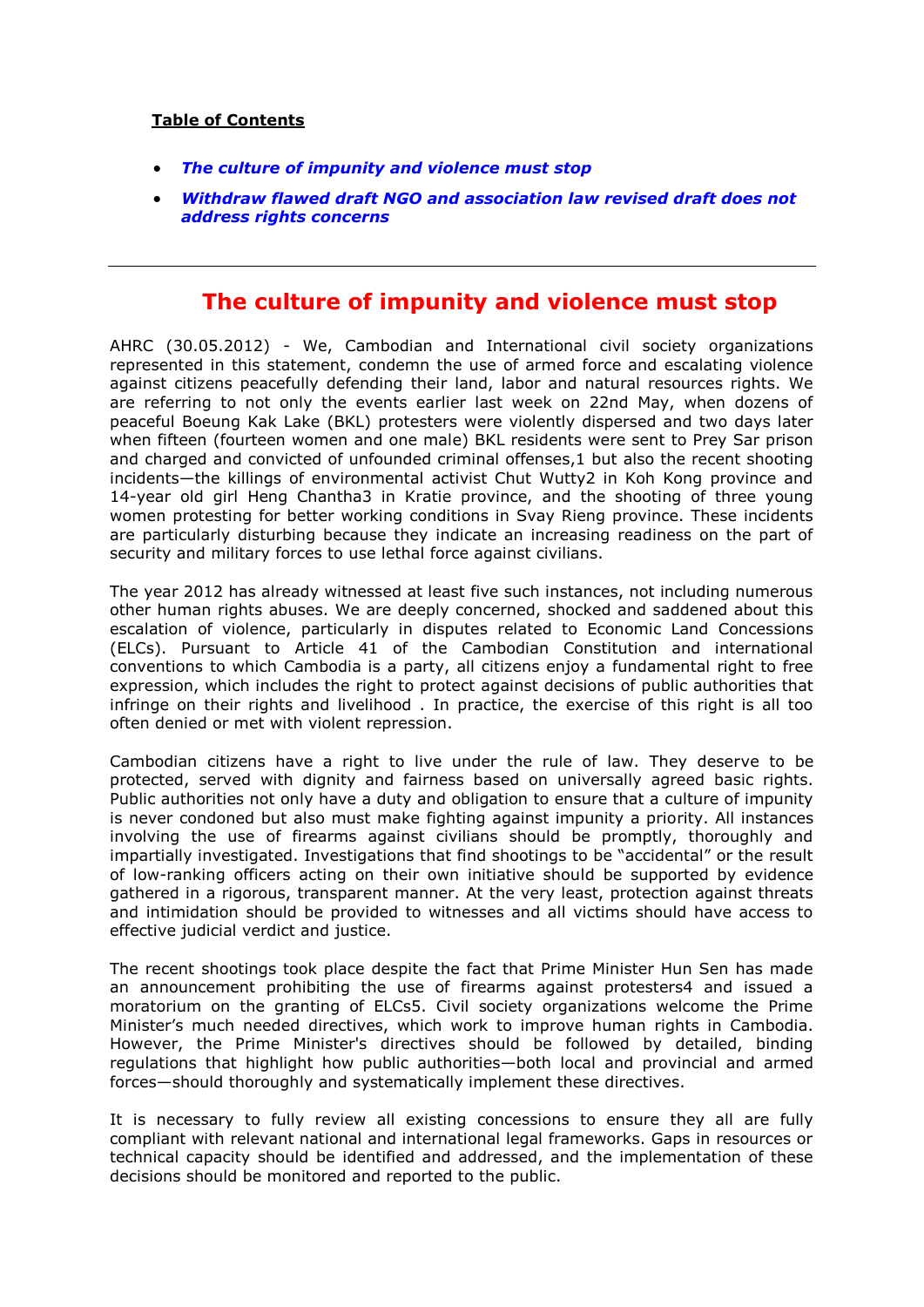We, the 122 undersigned civil society organizations, believe that violence against citizens is never acceptable and should cease immediately and will also continue to monitor individual cases related to land, labor and natural resources rights. In addition, we will seek to engage the Royal Government of Cambodia with the aim to strengthen the rule of law and to break the current cycle of violence and impunity.

This statement is endorsed by the following Cambodian and International Civil Society Organizations:

- 1) 3S Rivers Protection Network (3SPN)
- 2) Action for Environment and Communities (AEC)
- 3) Action for Research and Development (ARD)
- 4) ActionAid International-Cambodia
- 5) Advocacy and Policy Institute (API)
- 6) Affiliated Network for Social Accountability-East Asia and the Pacific (ANSA-EAP CAMBODIA)
- 7) Aide Et Action International-Cambodia
- 8) Alliance Action for Rural Restoration Organization (AARR)
- 9) Asian Human Rights Commission (AHRC)
- 10) Assistance to Poor Children's Agency (APCA)
- 11) Australian Council for International Development (ACFID)
- 12) Banteay Srei (BS)
- 13) Buddhism for Development (BFD)
- 14) Building Communities Voices (BCV)
- 15) Burma Partnership
- 16) Cambodia Women's Crisis Center (CWCC)
- 17) Cambodia's Media Forum on Environment (CMFE)
- 18) Cambodian Center for Independent Media (CCIM)
- 19) Cambodian Centre for Human Rights (CCHR)
- 20) Cambodian Children's Trust (CCT)
- 21) Cambodian Civil Society Partnership (CCSP)
- 22) Cambodian Defenders Project (CDP)
- 23) Cambodian Food and Service Workers Federation (CFSWF)
- 24) Cambodian HIV/AIDS Education and Care (CHEC)
- 25) Cambodian Human Rights Action Committee (CHRAC)
- 26) Cambodian Human Rights and Development (ADHOC)
- 27) Cambodian Indigenous Youth Association (CIYA)
- 28) Cambodian League for the Promotion and Defense of Human Rights (LICADHO)
- 29) Cambodian Mental Health Nurses Association (CMHNA)
- 30) Cambodian National Research Organization (CNRO)
- 31) Cambodian Rural Development Team (CRDT)
- 32) Cambodian Volunteers for Society (CVS)
- 33) Cambodian Worker Center for Development (DWCD)
- 34) Cambodian Center for the Protection of Children's Rights (CCPCR)
- 35) Center for Advanced Study (CAS)
- 36) Child Hope Cambodia
- 37) Children and Life Association (CLA)
- 38) Children Development Association (CDA)
- 39) Christian Reformed World Relief Committee (CRWRC)
- 40) Christians for Social Justice (CSJ)
- 41) Coalition for Integrity and Social Accountability (CISA)
- 42) Coalition of Cambodian Farmer Community (CCFC)
- 43) Community Capacities for Development (CCD)
- 44) Community Economic Development (CED)
- 45) Community Empowerment and Development Team (CEDT)
- 46) Community Managed Development Partners (CMDP)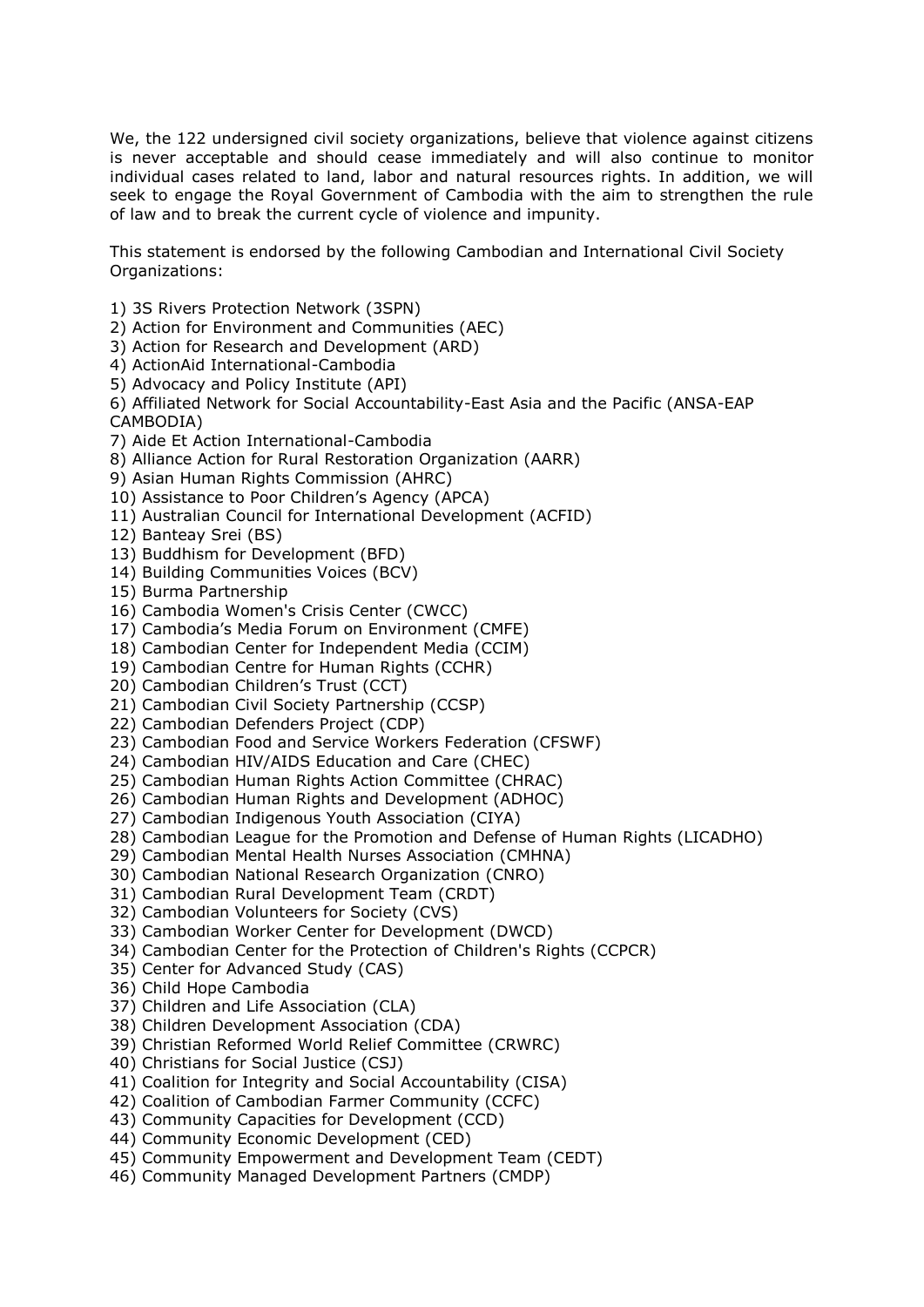- 47) Community Peace-Building Network (CPN)
- 48) Concern Worldwide Cambodia
- 49) Cooperation Committee for Cambodia (CCC)
- 50) CORD South & East Asia
- 51) Culture and Environment Preservation Association (CEPA)
- 52) DanChurchAid/ChristianAid
- 53) Danmission-Cambodia
- 54) Development and Partnership in Action (DPA)
- 55) Development and Peace-Canada
- 56) Diakonia
- 57) Elephant Livelihood Initiative Environment (ELIE)
- 58) Environment and Society Organization ( ESO)
- 59) Environmental Protection and Development Organization(EPDO)
- 60) Equitable Cambodia
- 61) Farmer of Cambodia Organization (FOC)
- 62) Forum Syd
- 63) Friends of the Earth Indonesia (WALHI)-based in Indonesia
- 64) Gender and Development for Cambodia (GADC)
- 65) Heinrich Böll Stitfung Cambodia
- 66) Highlander Association (HA)
- 67) Housing Rights Task Force (HRTF)
- 68) ICCO & KiA Southeast Asia and Pacific
- 69) Inclusive Development International
- 70) Independent Democracy of Informal Economic Association (IDEA)
- 71) Indigenous Community Support Organization (ICSO)
- 72) Indigenous Rights Active Members (IRAM)
- 73) International Center for Conciliation (ICfC)
- 74) Japan International Volunteer Center (JVC)
- 75) Jesuit Service Cambodia
- 76) Kelompok Studi Konservasi (KSK)- based in Indonesia
- 77) Khmer Institute for National Development (KIND)
- 78) Khmer Youth Association (KYA)
- 79) Korean Missionary Society (KMS)
- 80) Krom Akphiwat Phum (KAWP)
- 81) Kunathor (TNK)
- 82) LICADHO Canada
- 83) Life with Dignity (LWD)
- 84) Mercy Teams International
- 85) Mlup Baitong (MB)
- 86) My Village (MVi)
- 87) Neak Poan Organization For Development (NOP)
- 88) Neutral and Impartial Committee for Free and Fair Elections in Cambodia (NICFIC)
- 89) NGO Committee on the Rights of the Child (NGOCRC)
- 90) NGO Education Partnership (NEP)
- 91) NGO Forum on Cambodia (NGOF)
- 92) Non-Timber Forest Products (NTFP)
- 93) Norwegian People's Aid (NPA)-Cambodia
- 94) Operations Enfants du Cambodge (OEC)
- 95) Organization to Promote Kuy Culture (OPKC)
- 96) Partnership for Development in Cambodia (PADEK)
- 97) People in Need Cambodia (PIN-Cambodia)
- 98) People's Action for Change (PAC)
- 99) Phum Baitong
- 100) Ponleu Ney Kdey SangKhum (PNKS)
- 101) Ponlok Khmer (PKH) based in Preah Vihear
- 102) RACHANA
- 103) Reproductive Health Association of Cambodia (RHAC)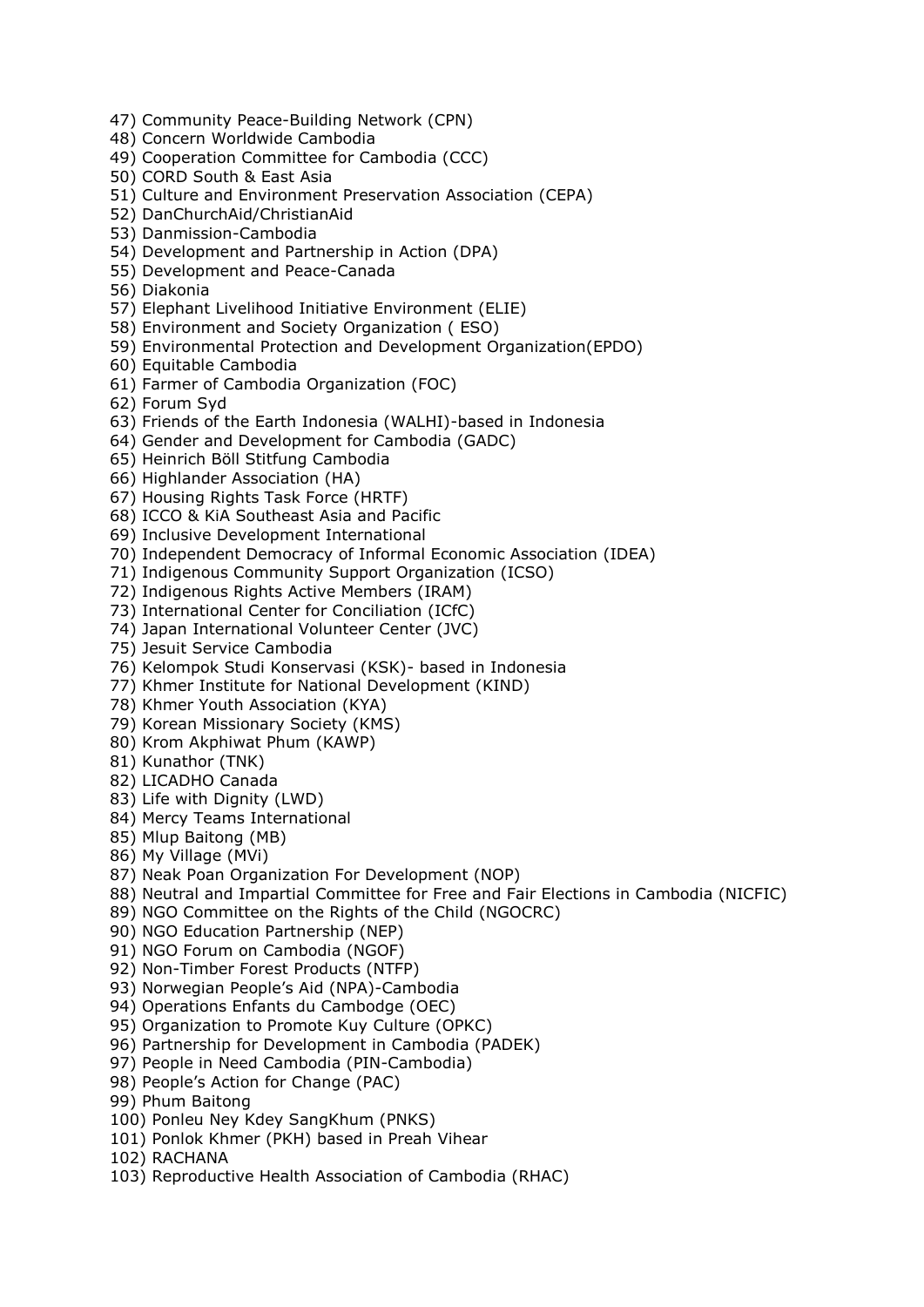- 104) Riverkids Foundation
- 105) Sahmakum Teang Tnaut (STT)
- 106) Save the Children
- 107) Servants of Cambodia
- 108) Silaka
- 109) Social Action for Change (SAC)
- 110) STAR Kampuchea
- 111) Strey Khmer Organization (SKO)
- 112) The Cambodian Center for the Protection of the Children's Rights (CCPCR)
- 113) Trócaire
- 114) Urban Poor Development Fund (UPWD)
- 115) Village Focus Cambodia (VFC)
- 116) Volunteers for Sustainable Development (VSD)
- 117) WAI Bangladesh Steering Committee
- 118) Welthungerhilfe Cambodia (DWHH/GAA)
- 119) Women Association for Community Development (WACD)
- 120) World Rainforest Movement (WRM)
- 121) World Vision Cambodia (WVC)
- 122) Youth Resource Development Programme (YRDP)

# <span id="page-3-0"></span>**Withdraw flawed draft NGO and association law revised draft does not address rights concerns**

#### *A Statement from a group of human rights organisations forwarded by the Asian Human Rights Commission*

Amnesty International Asian Forum for Human Rights and Development (FORUM-ASIA) Front Line Defenders Global Witness Human Rights Watch The Observatory for the Protection of Human Rights Defenders Southeast Asian Press Alliance

#### *Joint statement*

(07.04.2011) – Cambodia's draft law regulating associations and nongovernmental organizations (NGOs) should be abandoned because it will undermine rather than promote civil society in the country, Human Rights Watch, Amnesty International, Forum-Asia, Global Witness, Southeast Asia Press Alliance, Frontline Defenders, and the International Federation for Human Rights (FIDH) and World Organisation Against Torture (OMCT) within the framework of the Observatory for the Protection of Human Rights Defenders said today. On April 6, a total of 62 international organizations working in Cambodia called upon the country's international donors to make strong public and private statements opposing passage of a law that poses the most significant threat to the country's civil society in many years.

"Cambodia's proposed law could too easily be used to refuse registration or close down organizations that serve the public interest," said Brad Adams, Asia Director at Human Rights Watch. "Over the past 20 years the development of civil society has been one of Cambodia's few enduring achievements. This law threatens to reverse that progress."

"When the draft law was first circulated, in December 2010, civil society raised urgent concerns that it would prove vulnerable to abuse by officials at the national, provincial, and commune level seeking to silence civil society criticism," said Yap Swee-Seng,